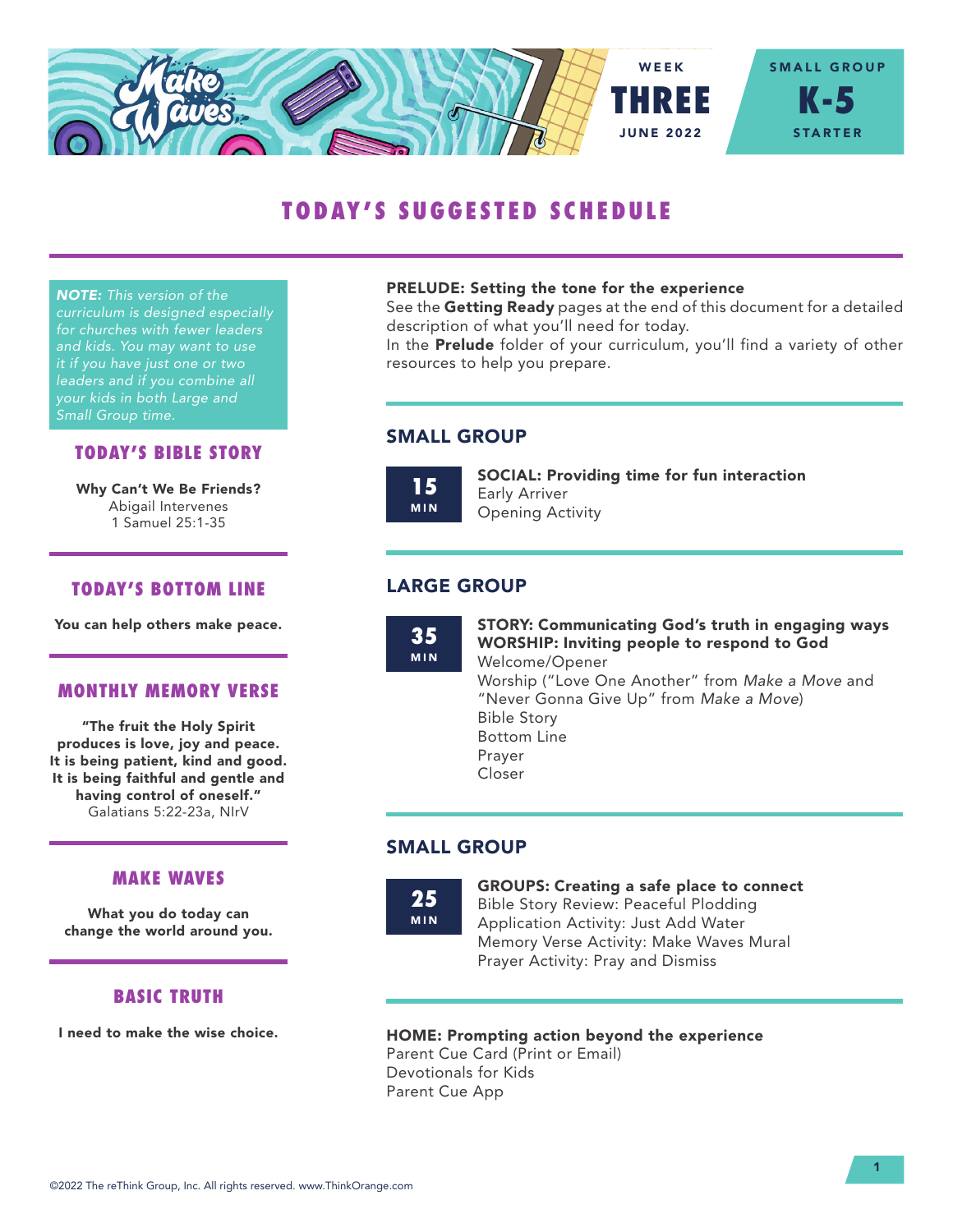

PROVIDING TIME FOR FUN INTERACTION 15 MINUTES PRELUDE SOCIAL STORY WORSHIP GROUPS HOME

#### MADE TO CREATE

an activity that explores ideas through the process of drawing, building, designing, and problem-solving



*Before kids arrive, pray for each regular attendee by name. Pray for those who might visit your group for the first time. Ask God to guide kids to identify situations in which they can encourage others and help them make peace. Pray that kids wouldn't feel pressure to solve problems that are out of their league but they would instead have confidence to be peacemakers, knowing that they have the help of the* 

*Holy Spirit.*

## TODAY'S BIBLE STORY

Why Can't We Be Friends? Abigail Intervenes 1 Samuel 25:1-35

#### TODAY'S BOTTOM LINE

You can help others make peace.

#### MONTHLY MEMORY VERSE

"The fruit the Holy Spirit produces is love, joy and peace. It is being patient, kind and good. It is being faithful and gentle and having control of oneself." Galatians 5:22-23a, NIrV

## MAKE WAVES

What you do today can change the world around you.

## BASIC TRUTH

I need to make the wise choice.

#### 1. EARLY ARRIVER

WHAT YOU NEED: Offering container, creative building materials

#### WHAT YOU DO:

- Welcome kids by name as they arrive to Small Group.
- Invite kids who brought an offering to put it in the offering container.
- Set out the building materials.
- Invite the kids to make something creative out of the materials you have.
- As the kids build, ask, "What are some things a person can make with ordinary items and a little bit of creativity?"
- When they're finished building, invite the kids to share their creation with the group.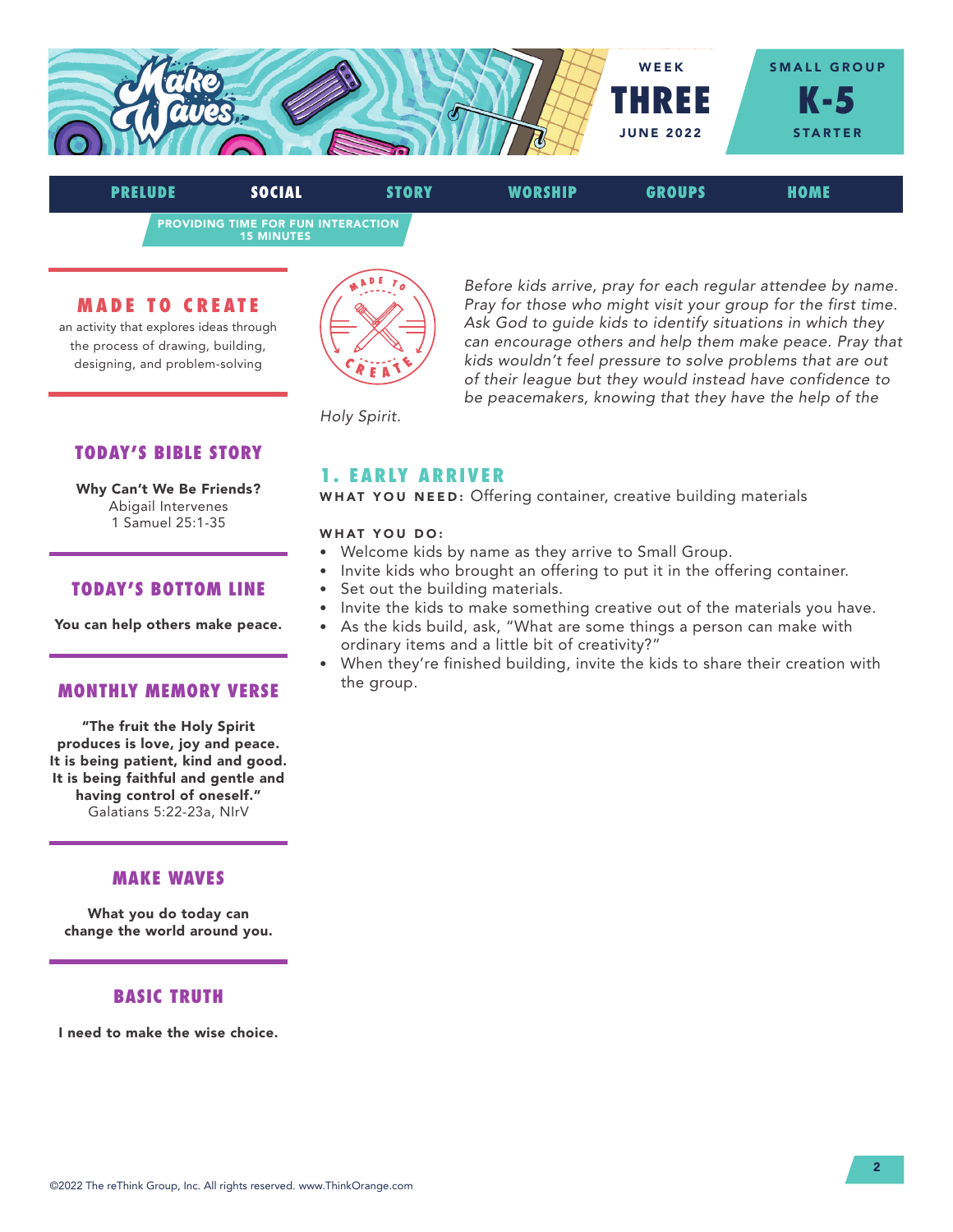

PRELUDE SOCIAL STORY WORSHIP GROUPS HOME

PROVIDING TIME FOR FUN INTERACTION 15 MINUTES

## MADE TO EXPLORE

an activity that extends learning through hands-on experimentation and discovery

TODAY'S BIBLE STORY

Why Can't We Be Friends? Abigail Intervenes 1 Samuel 25:1-35



# 2. OPENING ACTIVITY

WHAT YOU NEED: *Option 1:* supplies for an activity that needs hand-eye coordination

*Option 2:* Play-Doh® or a plate and canned whipped cream and paper towels or hand wipes

#### WHAT YOU DO:

- Instruct the kids to choose a partner (try to keep kids who are roughly the same size together).
- Set out the items you prepared.
- Direct one kid of each pair to stand near the items and put their hands on their hips with elbows pointing outward.
- Instruct the partners to thread their arms between their partner's elbows and sides so it looks like their hands are actually their partner's hands.
- Issue some challenges with the materials you have. For example:
	- <sup>o</sup> Toss a ping-pong ball from one cup to another.
	- <sup>a</sup> Build a tower from blocks or cups.
	- <sup>o</sup> Thread cereal or beads on a pipe cleaner.
	- ú Make something specific out of Play-Doh. (Assign this according to the age of the kid making the object: think simple!)
	- <sup>a</sup> Make a giant pile of whipped cream on a plate.
	- <sup>o</sup> Feel free to come up with your own coordination challenges!
- After one or two challenges, direct the partners to switch roles and play again.
- Clean up the kids and your Small Group area before heading to Large Group.

#### WHAT YOU SAY:

"It's hard to make anything when you don't have a clear picture of what's going on. You try, but things can get pretty messy! *[Transition]* Let's go hear how an extraordinary person made peace, even in the middle of a confusing situation."

Lead your group to the Large Group area.

TODAY'S BOTTOM LINE

You can help others make peace.

#### MONTHLY MEMORY VERSE

"The fruit the Holy Spirit produces is love, joy and peace. It is being patient, kind and good. It is being faithful and gentle and having control of oneself." Galatians 5:22-23a, NIrV

## MAKE WAVES

What you do today can change the world around you.

## BASIC TRUTH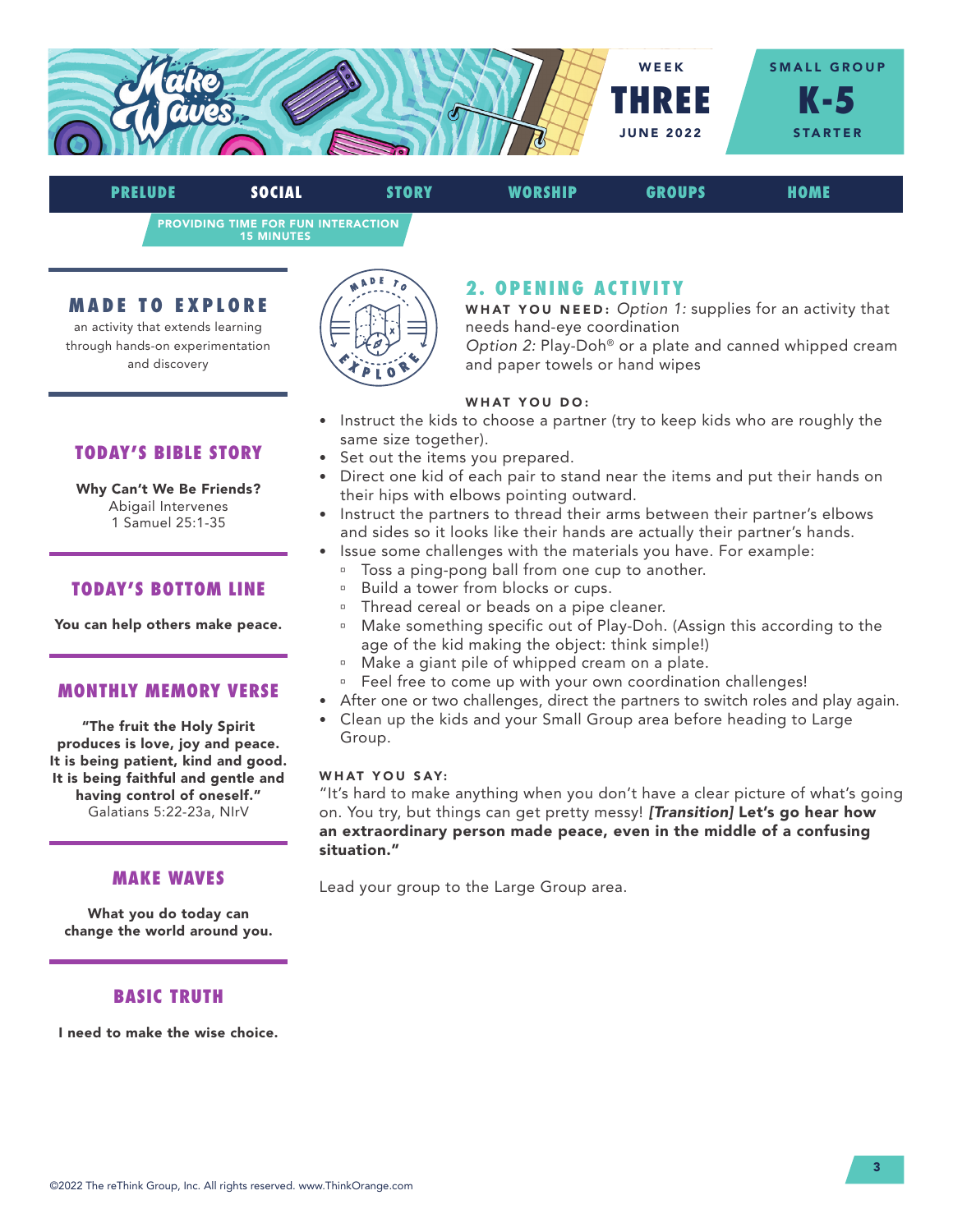

# PRELUDE SOCIAL STORY WORSHIP GROUPS HOME

CREATING A SAFE PLACE TO CONNECT 25 MINUTES

#### MADE TO MOVE

an activity that increases the oxygen in the brain and taps into the energy in the body



## \*1. PEACEFUL PLODDING

[TALK ABOUT GOD | BIBLE STORY REVIEW] WHAT YOU NEED: "Peaceful Plodding Supplies" Activity Pages, plastic grocery bags, ribbon or yarn

#### WHAT YOU DO:

- Divide your group into two teams.
- Line up both teams on one side of your Small Group area.
- Thread the ribbon or yarn through the handles of the grocery bag, leaving the ends very long.
- Place one set of the "Peaceful Plodding Supplies" Activity Page at the end of each team's line.
- Direct the first kid to get down on their hands and knees like a donkey.
- Instruct the next kid to tie the bag around the first kid's waist so that the bag is attached to their back or side like a saddle bag.
- Direct the second kid to place one item from the "Peaceful Plodding Supplies" Activity Page in the bag.
- Instruct the kid who is the donkey to walk on all fours to the other side of the Small Group area then stand and untie the bag from around their waist. They place the supply on that side of the room then run back to give the bag to the next kid in line and go to the end.
- Let older kids move around during the game so they can help younger kids with the tying and untying.
- The first team with all of their supplies at the far end of the room, wins!

#### WHAT YOU SAY:

"When we think of peace, we might not think of donkeys and picnic food! Abigail showed great creativity when she made peace with David by using some unusual supplies.

"Making peace usually means doing something unusual or surprising. It can take a lot of creativity and dedication. *[Make It Personal] (Share a time you made peace between friends, family members, or co-workers. What creative solution did you offer them? How did you approach each person in the conflict?)* 

"The conflict between Nabal and David wasn't necessarily Abigail's problem, but she knew that peace was the best solution for everyone. So she did what was necessary.

"You don't have to get involved in drama that's not your responsibility, but you can help others make peace when there is conflict. How could you help two younger kids make peace if they're fighting over the swings at a park? *(Invite responses.)* Or what if your friends are arguing over something that one of them posted online? *(Invite responses.)* When people want to stir up drama, you can help others make peace."

## TODAY'S BIBLE STORY

#### Why Can't We Be Friends? Abigail Intervenes 1 Samuel 25:1-35

## TODAY'S BOTTOM LINE

You can help others make peace.

#### MONTHLY MEMORY VERSE

"The fruit the Holy Spirit produces is love, joy and peace. It is being patient, kind and good. It is being faithful and gentle and having control of oneself." Galatians 5:22-23a, NIrV

## MAKE WAVES

What you do today can change the world around you.

## BASIC TRUTH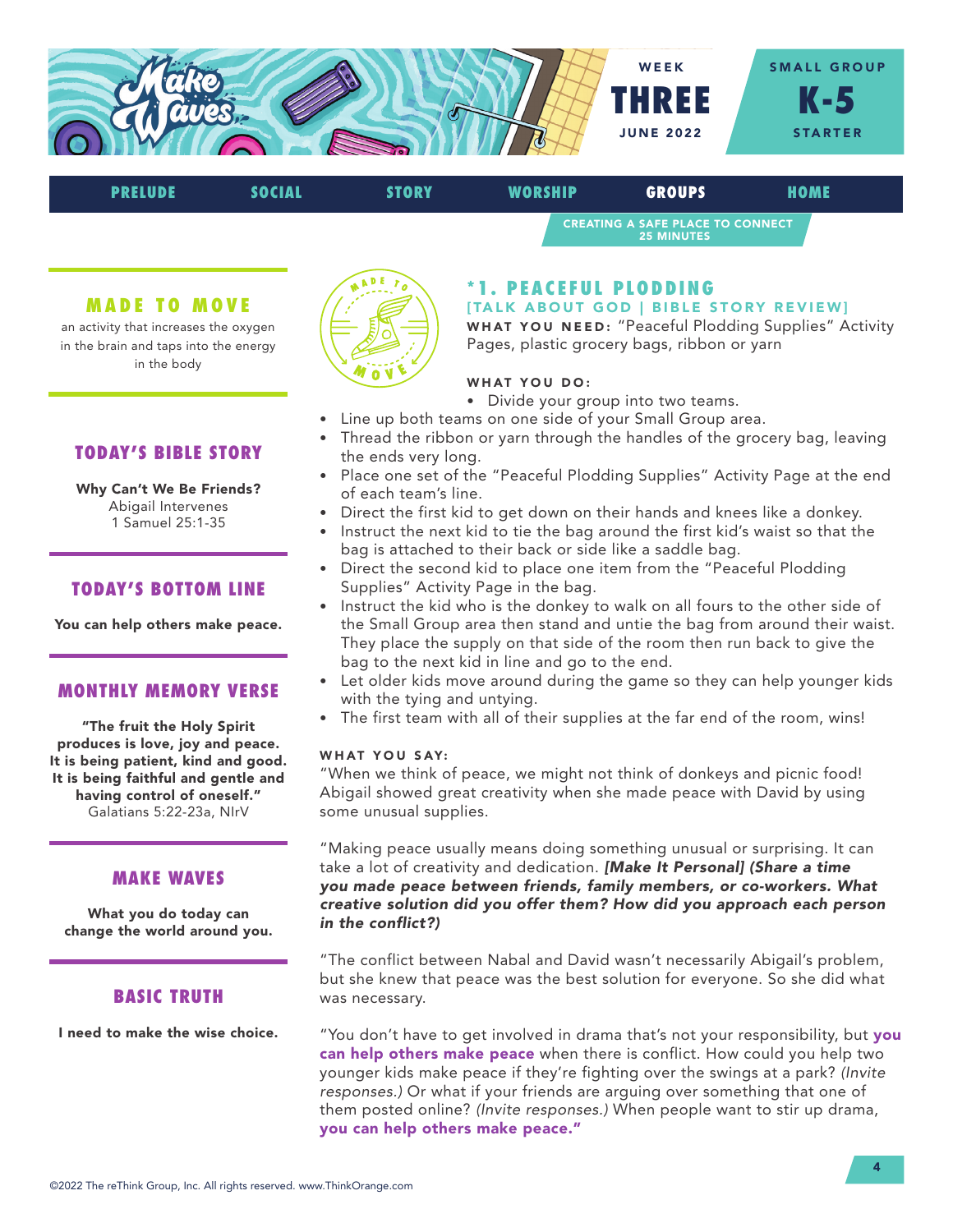

CREATING A SAFE PLACE TO CONNECT 25 MINUTES PRELUDE SOCIAL STORY WORSHIP GROUPS HOME

## MADE TO EXPLORE

an activity that extends learning through hands-on experimentation and discovery



## 2. JUST ADD WATER\*

#### [LIVE FOR GOD | APPLICATION ACTIVITY]

WHAT YOU NEED: Pitcher of water, hand wipes, and either Option 1 pancake mix in a pourable container, plugin griddle, spatula, plates, forks, syrup, fruit OR *Option 2* microwave or plug-in tea kettle, gluten-free instant oatmeal packets, bowls, spoons, toppings like fruit, and

chocolate chips

*\*NOTE: Be aware of food allergies in your group and adjust materials accordingly.*

#### WHAT YOU DO:

- For both options, offer kids a taste of the raw pancake mix or dry oatmeal.
- Add water if needed and cook the foods according to the directions.
- Serve kids the treat and toppings.

#### WHAT YOU SAY:

"What did you think of that uncooked [mix or oatmeal]? Not very tasty, huh? It's amazing that if we add something as simple as water and cook it, something delicious can come out of that mix.

"Where do you need to add a little peace in your life? Maybe there's a conflict between your friends that's gotten drawn out and ridiculous. Can you make peace there?

"Maybe you live in an area that doesn't always feel safe. You can't make peace there all by yourself, but what small things can you do to make a pocket of peace in your home? Stick up for your siblings? Respond with kindness instead of anger?

"Peace is like the water and heat we added to the [mix or oatmeal]. It transforms a difficult or unpleasant situation into an awesome story of God at work. Look for ways that you can help others make peace this week."

#### *Optional Discussion Questions for Older Kids*

If you lead 4th, 5th, or 6th graders, consider asking these discussion questions:

- When is it not your responsibility to make peace between people who are fighting?
- How can you make peace if you are part of the conflict yourself?

## TODAY'S BIBLE STORY

Why Can't We Be Friends? Abigail Intervenes 1 Samuel 25:1-35

## TODAY'S BOTTOM LINE

You can help others make peace.

#### MONTHLY MEMORY VERSE

"The fruit the Holy Spirit produces is love, joy and peace. It is being patient, kind and good. It is being faithful and gentle and having control of oneself." Galatians 5:22-23a, NIrV

## MAKE WAVES

What you do today can change the world around you.

## BASIC TRUTH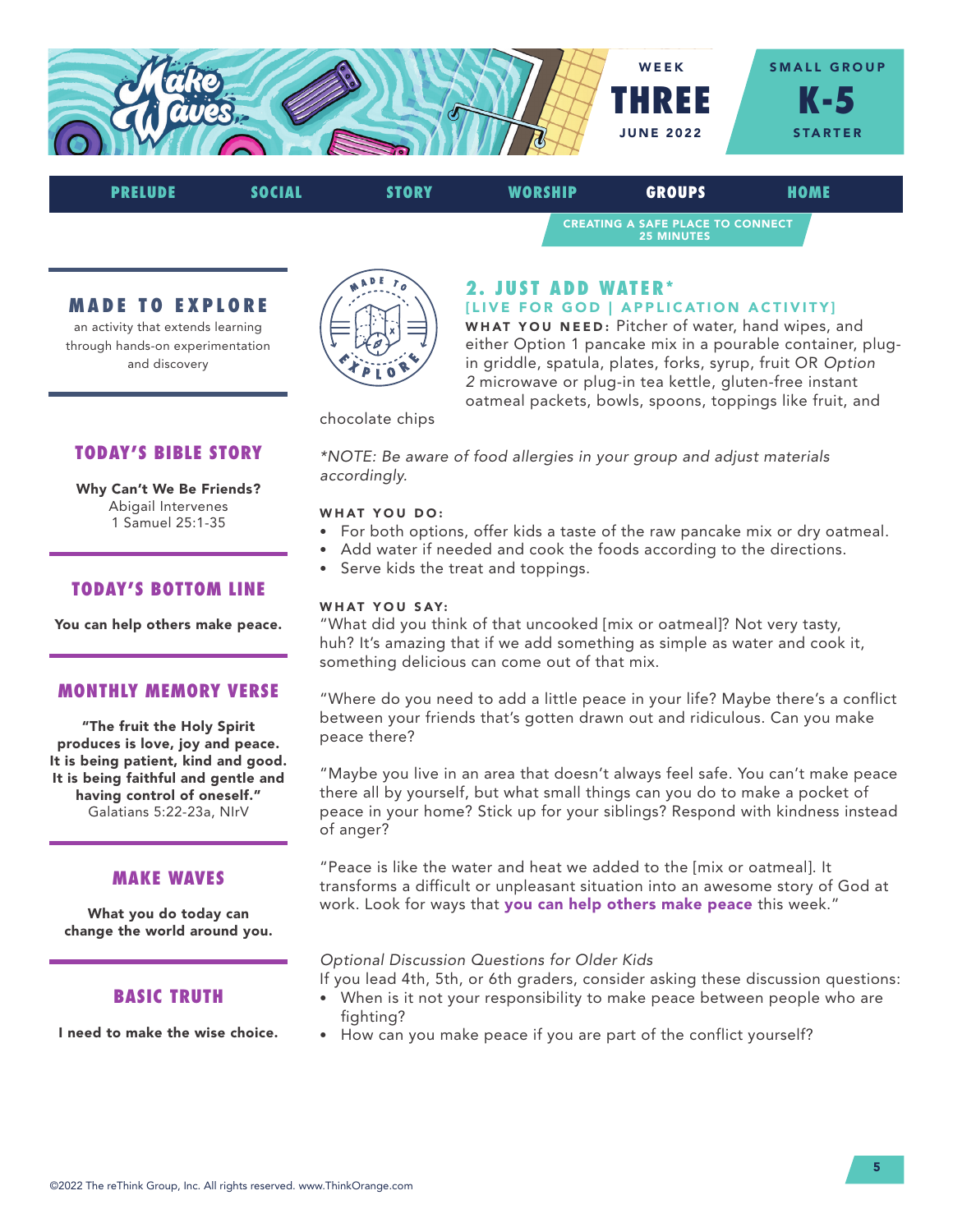



#### MADE TO MOVE

an activity that increases the oxygen in the brain and taps into the energy in the body



## 3. MAKE WAVES MURAL

[HEAR FROM GOD | MEMORY VERSE ACTIVITY] WHAT YOU NEED: "Make Waves Mural Week 3" Activity Page, mural from previous weeks, Bibles, green streamers, tape or glue

## WHAT YOU DO:

- Make sure each kid has a Bible.
- Look up and read Galatians 5:22-23a out loud together using the navigation tips below.

*Finding verses with a multi-age group: Guide all kids to open their Bibles to the front and find the table of contents. Hold up a Bible opened to the table of contents to show the kids what the page looks like. When the kids find the table of contents, ask a middle elementary kid (2nd–3rd grade) to find Galatians in the list under "New Testament." When the kid finds Galatians, lead them to look at the page number*  beside the word and say it, explaining that the number tells them on what page they *can find Galatians. Ask older elementary kids (4th–5th grade) to help younger ones find the correct page in their own Bibles. When they all find Galatians, explain that the big numbers on the page are the chapter numbers. Ask a kindergartner or 1st grader to*  find chapter 5, and give time for all the kids to turn the pages to find it. Explain that *the small numbers are verse numbers, and ask a middle elementary kid to find verse 22 in chapter 5. Then, read the verse aloud slowly, especially for your pre-readers; or ask older elementary kids to read it to the group.*

- Set out the mural, the "Make Waves Mural Week 3" Activity Page cutout, and the tape or glue.
- Invite the kids to find a place for the "PEACE" seaweed on the mural then tape or glue it.
- Say, "Seaweed goes wherever the waves go, wherever the ripples carry it."
- Give each kid a long piece of green streamer as their own seaweed.
- Tell the kids that when you say, "Chaos," they should shake, wave, and flutter their streamer as much as they can.
- Tell the kids that when you say, "Peace," they should try to wave their streamers in the same direction, silently.
- Play as many rounds as time allows.
- Store the mural to use next week.

#### WHAT YOU SAY:

"You were practicing making peace! When you all waved your streamers in the same direction, that was peaceful. There wasn't chaos and craziness.

"There's a time for being independent and insisting on what's right, but there's also a time for making peace and building relationships, like Abigail did in our Bible story.

## TODAY'S BIBLE STORY

Why Can't We Be Friends? Abigail Intervenes 1 Samuel 25:1-35

## TODAY'S BOTTOM LINE

You can help others make peace.

#### MONTHLY MEMORY VERSE

"The fruit the Holy Spirit produces is love, joy and peace. It is being patient, kind and good. It is being faithful and gentle and having control of oneself." Galatians 5:22-23a, NIrV

#### MAKE WAVES

What you do today can change the world around you.

## BASIC TRUTH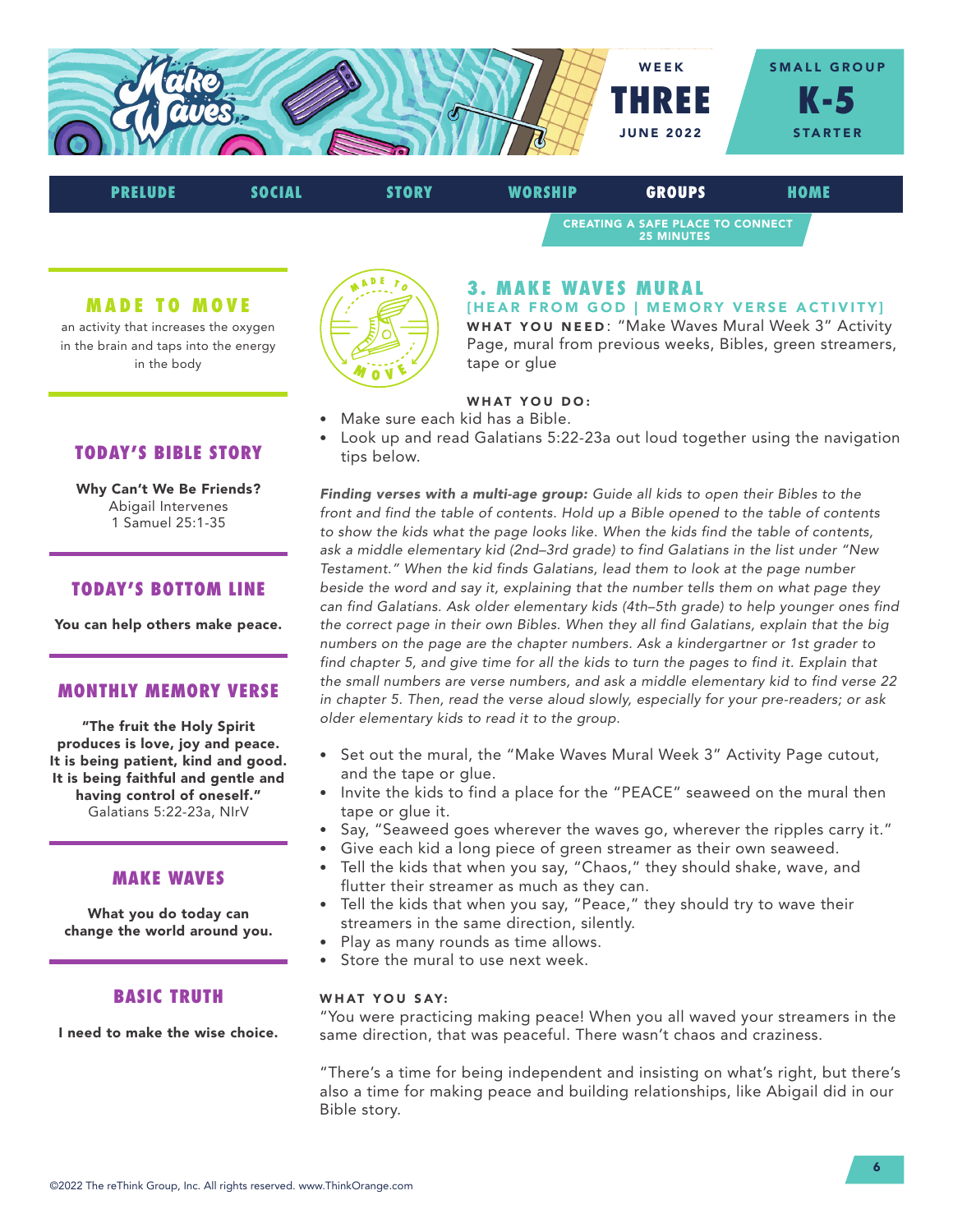

# (3. MAKE WAVES MURAL, CONTINUED)

"Think about where you need peace the most in your life. Is it between you and your siblings? You might need to be the first to apologize then. Is it at school? You might need to keep yourself still and calm even when the class is going crazy and you want to join in. Is it in your community? Find an adult who is working on making and keeping peace in your community and ask them how you can help.

"Whatever you choose to do this week, you can help others make peace."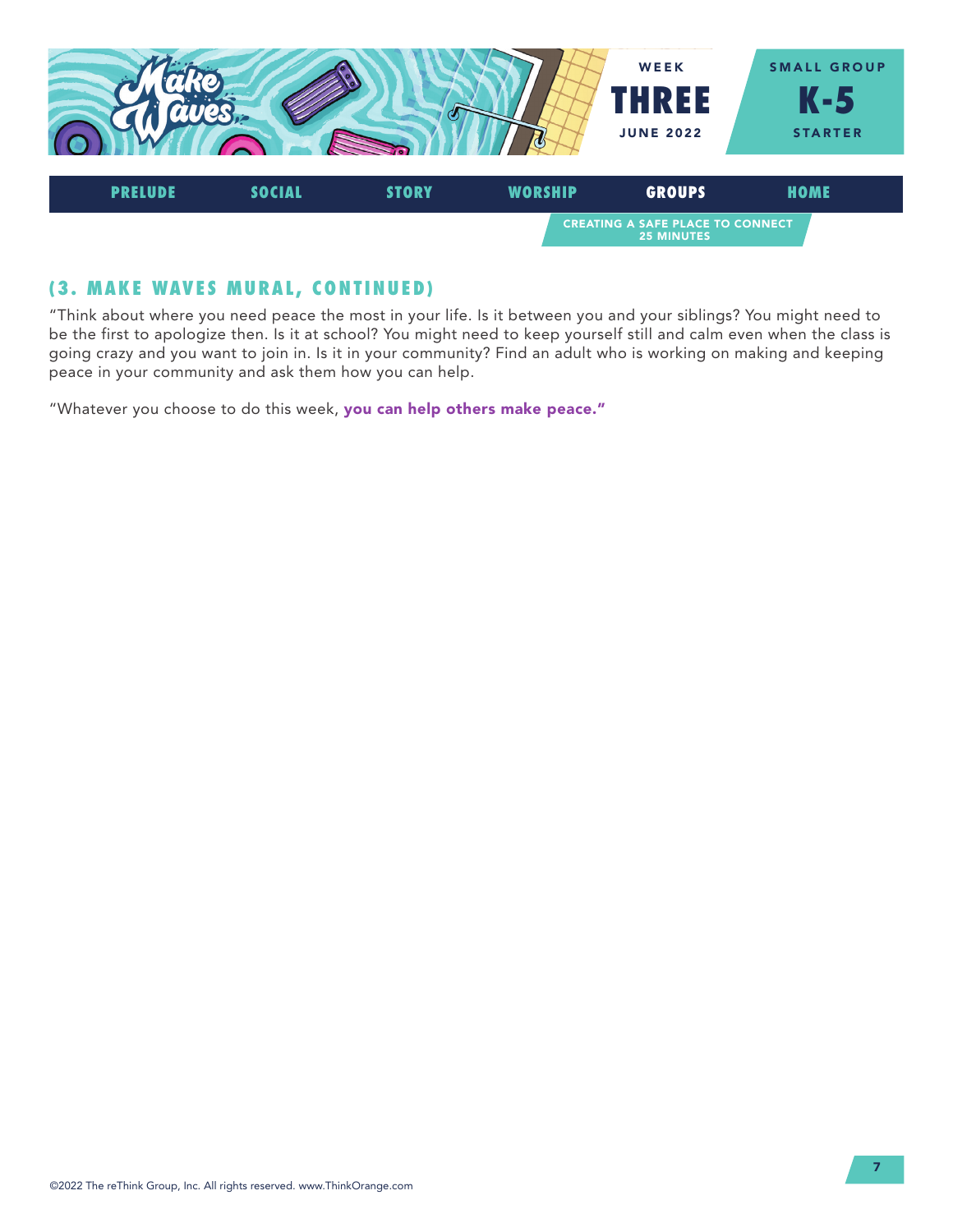



MADE TO REFLECT

an activity that creates space for personal processing and application

TODAY'S BIBLE STORY

Why Can't We Be Friends? Abigail Intervenes 1 Samuel 25:1-35



#### 4. PRAY AND DISMISS [PRAY TO GOD | PRAYER ACTIVITY]

WHAT YOU NEED: *(Optional)* packets of instant oatmeal or zipper sandwich bags of dry pancake batter

#### WHAT YOU DO:

• Give each kid a packet of instant oatmeal or pancake mix, but instruct them to take the packets home, not open them now.

- As you give one to each kid, say, "[Kid's name], this week remember that you can help others make peace."
- Close your group time in prayer.

#### WHAT YOU SAY:

"Dear God, thank You for making peace with us through Jesus. Show us how to be peacemakers this week. We love You, and we pray these things in Jesus' name. Amen."

TODAY'S BOTTOM LINE

You can help others make peace.

#### MONTHLY MEMORY VERSE

"The fruit the Holy Spirit produces is love, joy and peace. It is being patient, kind and good. It is being faithful and gentle and having control of oneself." Galatians 5:22-23a, NIrV

## MAKE WAVES

What you do today can change the world around you.

#### BASIC TRUTH

I need to make the wise choice.

As adults arrive to pick up, make sure kids take their oatmeal or pancake mix to share about how they can be peacemakers!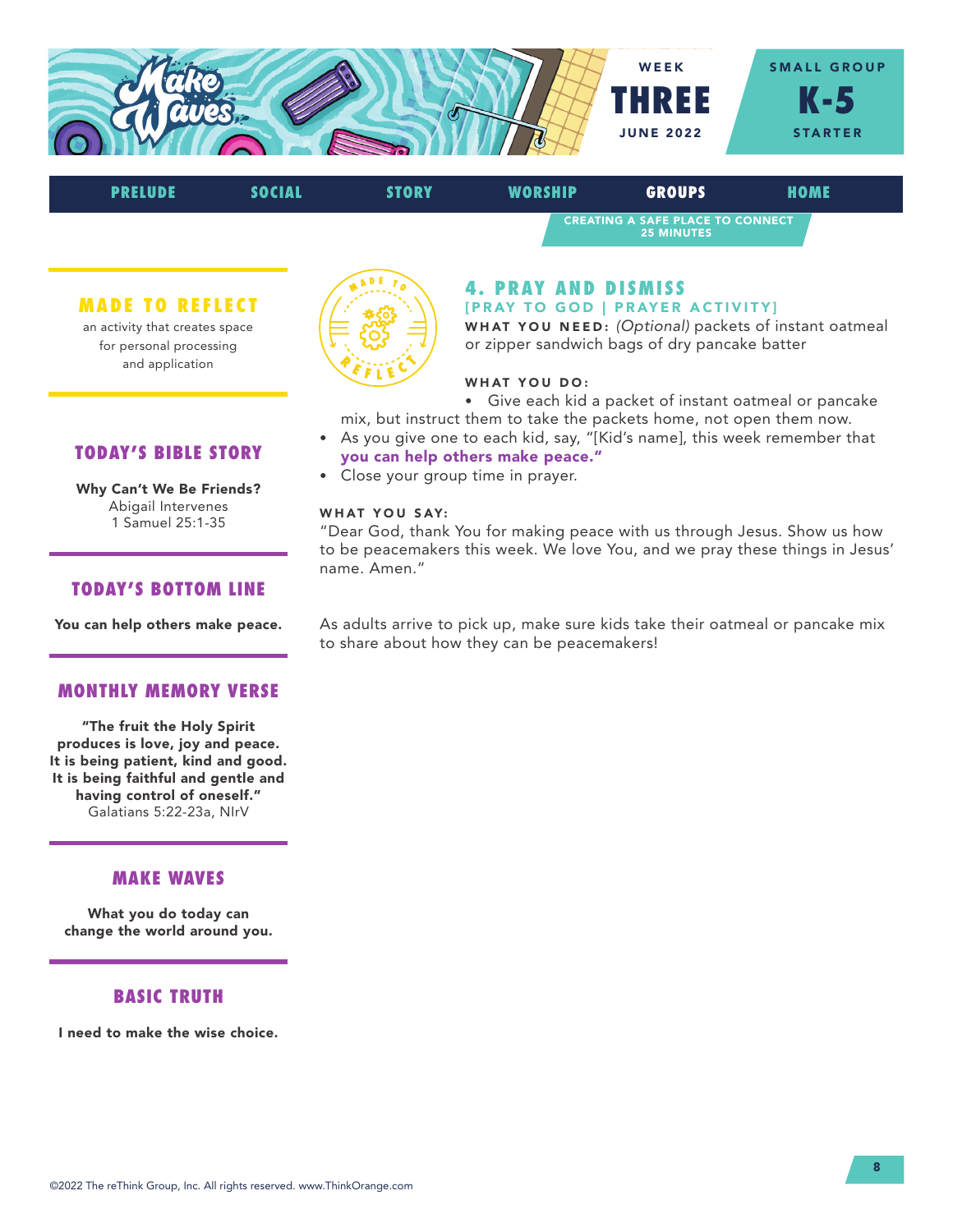

GETTING READY

HERE'S EVERYTHING YOU NEED TO KNOW TO GET READY FOR THIS WEEK

## SOCIAL: PROVIDING TIME FOR FUN INTERACTION (15 MINUTES)

Welcome kids and spend time engaging in conversation and catching up. Get ready to experience today's story. (Choose one or both of these activities.)

## 1. EARLY ARRIVER

*Made to Create: an activity that explores ideas through the process of drawing, building, designing, and problem-solving* WHAT YOU NEED:

- Offering container
- Creative building materials (LEGOs®, blocks, pipe cleaners, playing cards, whatever is easily available)

# 2. OPENING ACTIVITY

*Made to Explore: an activity that extends learning through hands-on experimentation and discovery*

#### WHAT YOU NEED:

- *Option 1-* Supplies for an activity that requires handeye coordination such as:
	- **Ping-pong balls and cups (tossing a ping-pong ball** from one cup to another)
	- <sup>a</sup> Blocks or cups (building a block or cup tower)
	- <sup>o</sup> O's cereal or beads and pipe cleaners (threading)
- *Option 2-* Play-Doh® or a plate and canned whipped cream and paper towels or hand wipes

## GROUPS: CREATING A SAFE PLACE TO CONNECT (25 MINUTES)

Create a safe place to connect and learn how the Bible story applies to real life experiences, through interactive activities and discussion questions.

## (Choose as many of these activities as you like.)

*\* If you don't have time to do all these activities, be sure to do activity #1.*

## \*1. PEACEFUL PLODDING [TALK ABOUT GOD | BIBLE STORY REVIEW]

*Made to Move: an activity that increases the oxygen in the brain and taps into the energy in the body* WHAT YOU NEED:

• Print the "Peaceful Plodding Supplies" Activity Page

on cardstock and cut apart; two sets for each small group

- Two plastic grocery bags
- Two ribbons or yarn

## 2. JUST ADD WATER\* [LIVE FOR GOD | APPLICATION ACTIVITY]

*Made to Connect: an activity that invites kids to share and collaborate with others while growing their understanding*

# WHAT YOU NEED:

- Pitcher of water
- Hand wipes
- *Option 1-* pancake mix in a pour container, plug-in griddle, spatula, plates, forks, syrup, fruit, chocolate chips
- *Option 2-* a microwave or plug-in tea kettle, glutenfree instant oatmeal packets, bowls, spoons, toppings like fruit and chocolate chips

*\*NOTE: Be aware of food allergies in your group and adjust materials accordingly.*

# 3. MAKE WAVES MURAL

## [HEAR FROM GOD | MEMORY VERSE ACTIVITY]

*Made to Move: an activity that increases the oxygen in the brain and taps into the energy in the body*

#### WHAT YOU NEED:

- Print the "Make Waves Mural Week 3" Activity Page on heavy paper or cardstock and cut out; one for each small group
- Mural from previous weeks
- Bibles
- Green streamers
- Tape or glue

#### 4. PRAY AND DISMISS [PRAY TO GOD | PRAYER ACTIVITY]

*Made to Reflect: an activity that creates space for personal processing and application*

WHAT YOU NEED:

• *(Optional)* Packets of instant oatmeal or zipper sandwich bags of dry pancake batter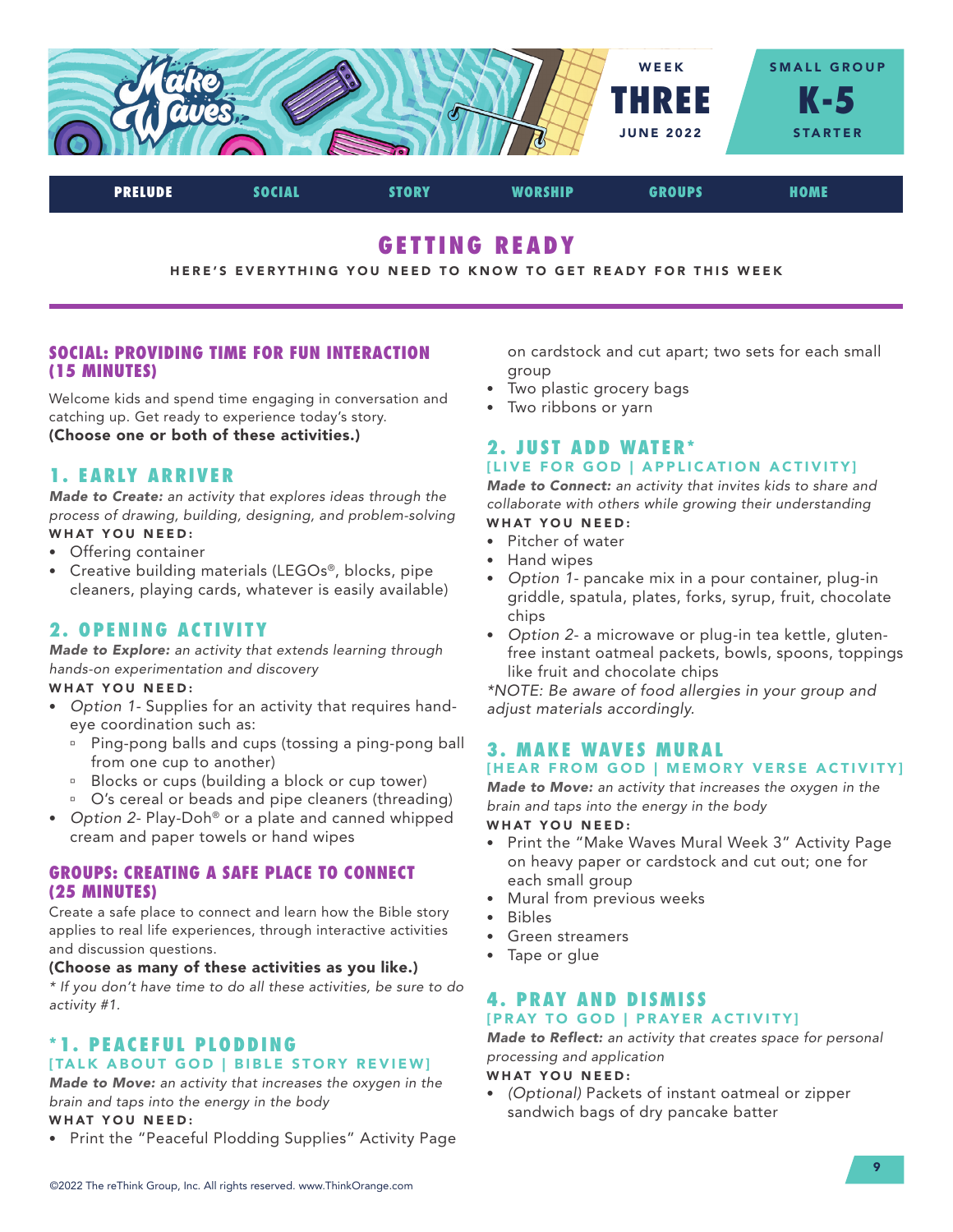

# GETTING READY

HERE'S EVERYTHING YOU NEED TO KNOW TO GET READY FOR THIS WEEK

## HOME: PROMPTING ACTION BEYOND THE EXPERIENCE

- Print on cardstock or email this week's devotionals and Parent Cue cards.
- Tell parents about our additional family resource: Parent Cue app.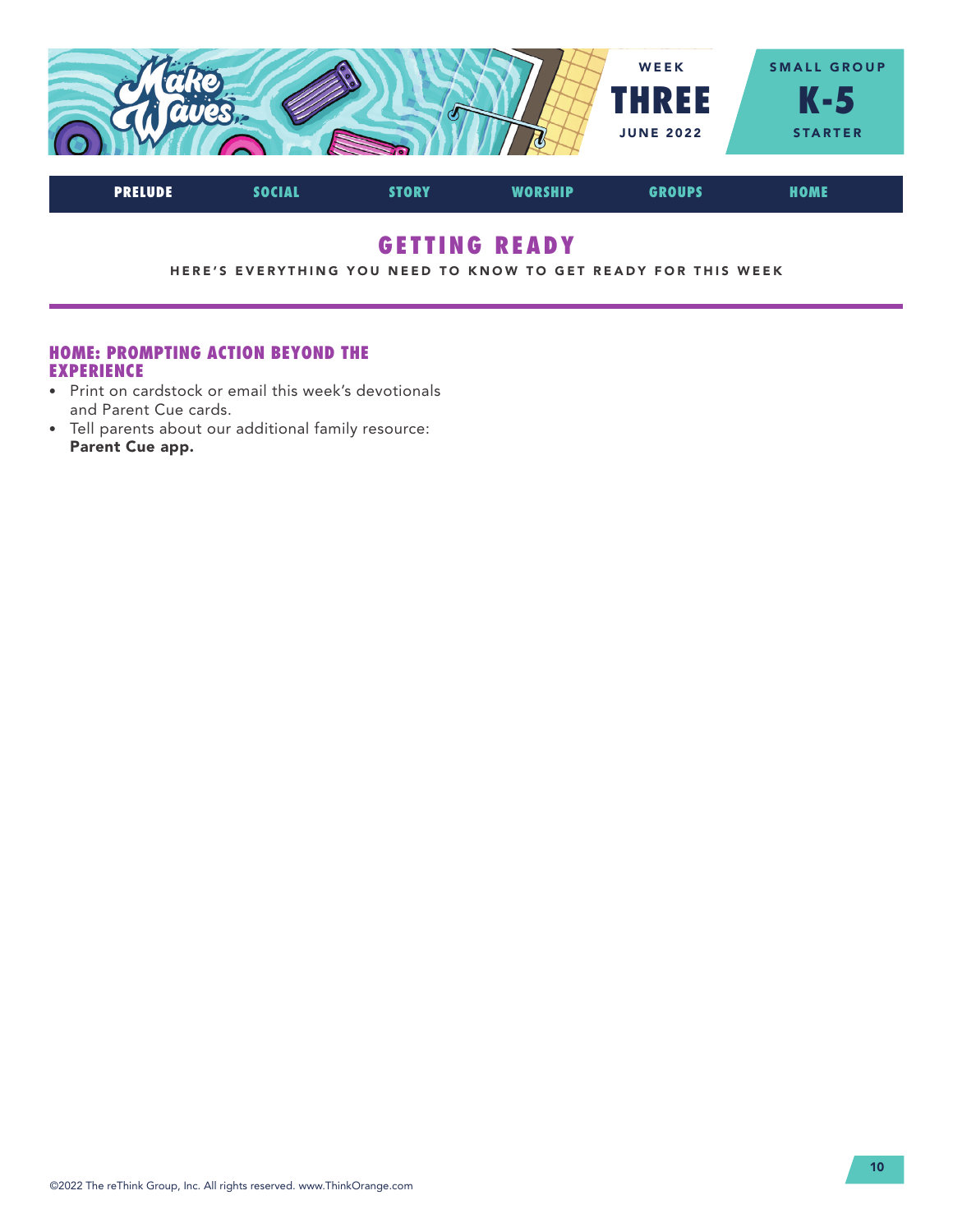**SD** Juho dnp bread **OVEX** 

©2022 The reThink Group, Inc. All rights reserved. June 2022, Week 3, K-5 Starter "Peaceful Plodding Supplies" Activity Page 1/3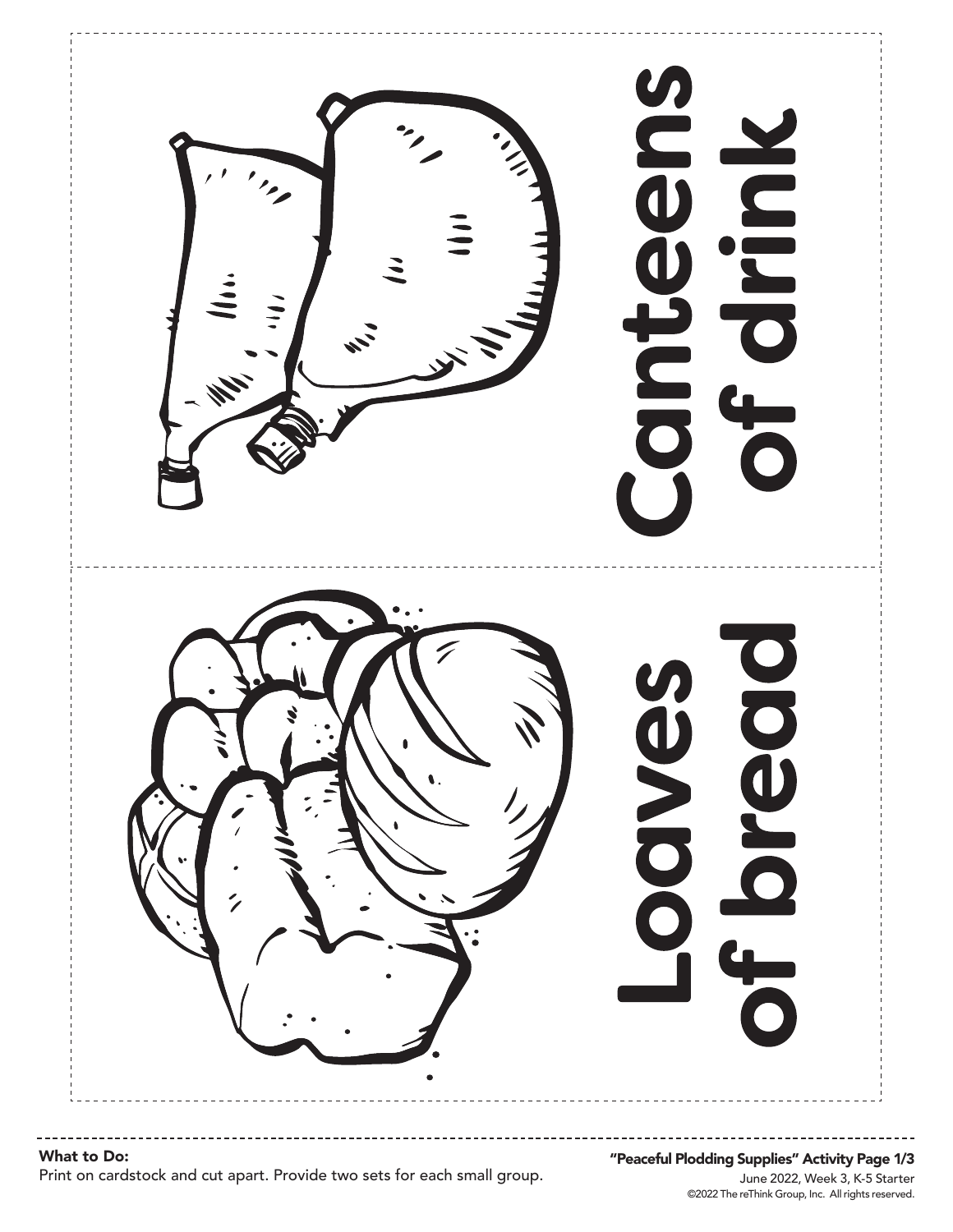

# What to Do:

Print on cardstock and cut apart. Provide two sets for each small group.

©2022 The reThink Group, Inc. All rights reserved. June 2022, Week 3, K-5 Starter "Peaceful Plodding Supplies" Activity Page 2/3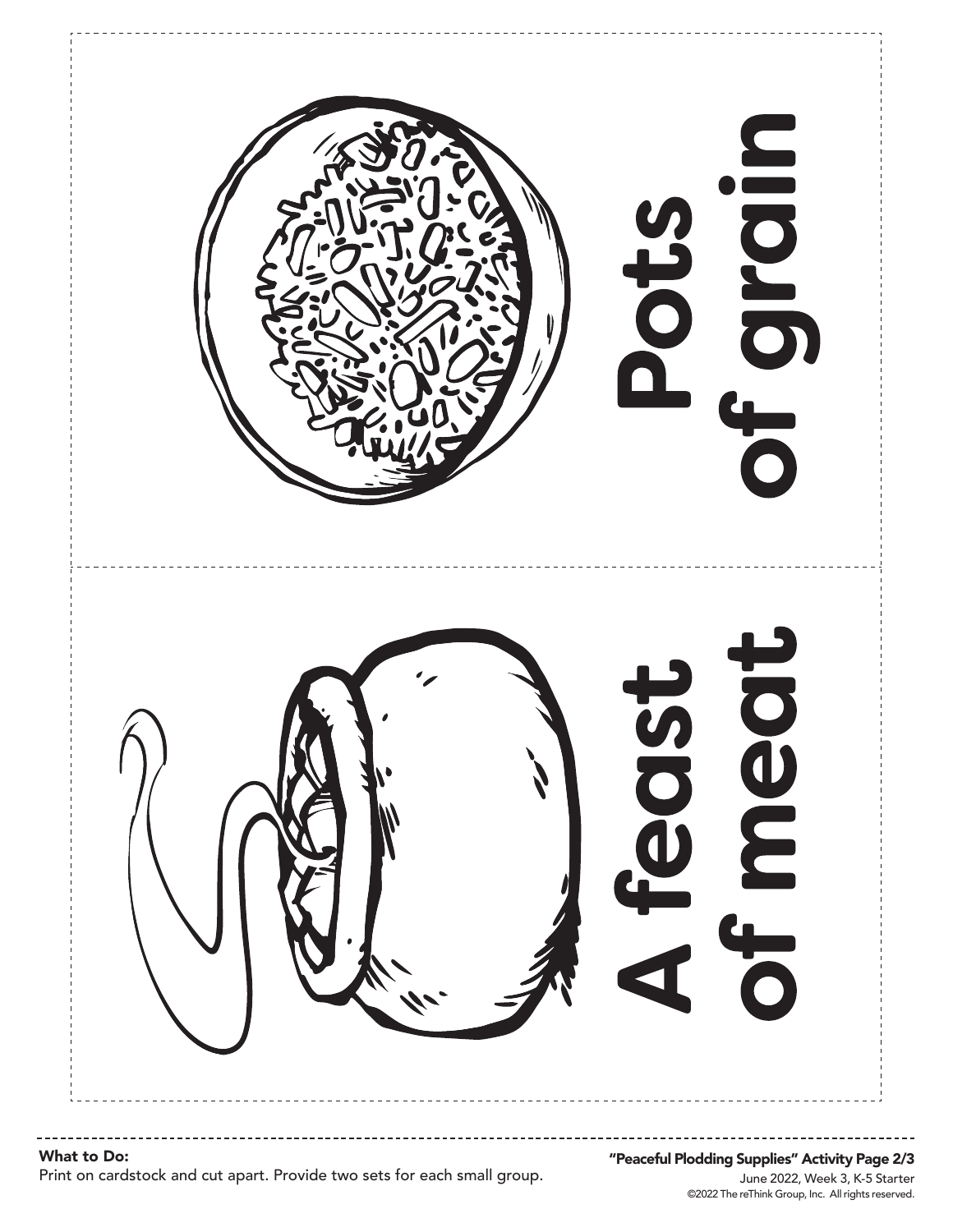

#### ©2022 The reThink Group, Inc. All rights reserved. June 2022, Week 3, K-5 Starter "Peaceful Plodding Supplies" Activity Page 3/3